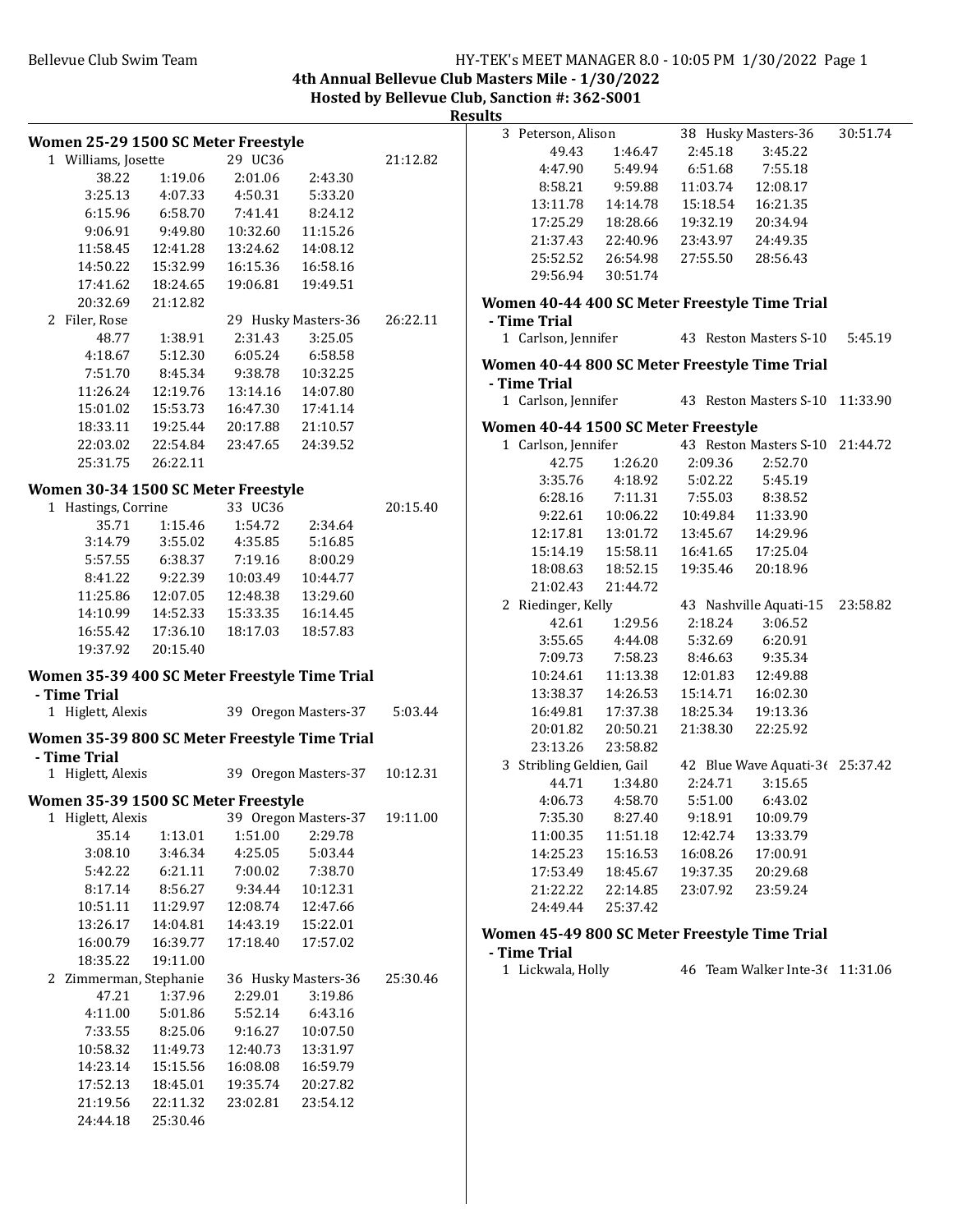# Bellevue Club Swim Team **HY-TEK's MEET MANAGER 8.0 - 10:05 PM 1/30/2022** Page 2

**4th Annual Bellevue Club Masters Mile - 1/30/2022**

**Hosted by Bellevue Club, Sanction #: 362-S001 Results**

|                                     |          |          |                                 | Results |                                     |                    |            |                                               |          |
|-------------------------------------|----------|----------|---------------------------------|---------|-------------------------------------|--------------------|------------|-----------------------------------------------|----------|
| Women 45-49 1500 SC Meter Freestyle |          |          |                                 |         | 7 Curran, Susan                     |                    |            | 46 Husky Masters-36                           | 29:27.29 |
| 1 Lickwala, Holly                   |          |          | 46 Team Walker Inte-36 21:43.33 |         | 50.28                               | 1:44.15            | 2:40.80    | 3:38.69                                       |          |
| 39.72                               | 1:22.52  | 2:05.85  | 2:49.44                         |         | 4:38.43                             | 5:36.43            | 6:35.08    | 7:33.54                                       |          |
| 3:33.09                             | 4:16.80  | 5:00.32  | 5:44.01                         |         | 8:33.18                             | 9:32.03            | 10:31.40   | 11:30.42                                      |          |
| 6:27.82                             | 7:11.19  | 7:54.43  | 8:37.93                         |         | 12:29.56                            | 13:28.34           | 14:28.59   | 15:27.22                                      |          |
| 9:21.06                             | 10:04.40 | 10:47.63 | 11:31.06                        |         | 16:26.94                            | 17:27.29           | 18:26.32   | 19:26.52                                      |          |
| 12:14.28                            | 12:57.72 | 13:41.19 | 14:24.81                        |         | 20:26.28                            | 21:28.08           | 22:27.18   | 23:27.65                                      |          |
| 15:08.66                            | 15:52.66 | 16:36.79 | 17:20.89                        |         | 24:28.55                            | 25:31.34           | 26:30.68   | 27:32.70                                      |          |
| 18:05.69                            | 18:50.31 | 19:34.55 | 20:18.42                        |         | 28:32.79                            | 29:27.29           |            |                                               |          |
| 21:01.74                            | 21:43.33 |          |                                 |         | 8 Smith, Rebecca                    |                    |            | 48 Husky Masters-36                           | 29:43.75 |
| 2 Pelham, Kathy                     |          |          | 49 Team Walker Inte-36 22:05.43 |         | 55.08                               | 1:52.59            |            | 3:50.55                                       |          |
| 37.39                               | 1:18.99  | 2:02.21  | 2:46.21                         |         | 4:48.83                             | 5:47.24            | 6:46.33    | 7:46.83                                       |          |
| 3:30.35                             | 4:15.23  | 4:59.98  | 5:44.94                         |         | 8:45.52                             | 9:45.23            | 10:44.86   | 11:44.76                                      |          |
| 6:30.23                             | 7:14.96  | 7:59.98  | 8:44.67                         |         | 12:44.09                            | 13:43.11           | 14:43.44   | 15:43.30                                      |          |
| 9:29.17                             | 10:14.05 | 10:58.58 | 11:43.02                        |         |                                     |                    | 18:43.10   | 19:43.40                                      |          |
| 12:27.70                            | 13:12.42 | 13:57.40 | 14:42.07                        |         | 20:43.19                            | 21:43.30           |            | 23:45.64                                      |          |
| 15:26.86                            | 16:11.41 | 16:56.48 | 17:40.72                        |         | 24:45.39                            | 25:46.01           | 29:43.75   |                                               |          |
| 18:25.34                            | 19:09.66 | 19:54.16 | 20:38.12                        |         | Women 50-54 1500 SC Meter Freestyle |                    |            |                                               |          |
| 21:22.40                            | 22:05.43 |          |                                 |         | 1 Wolfe, Amy                        |                    |            | 52 Bernardo's All S-36                        | 24:55.42 |
| 3 Aylesworth, Alison                |          |          | 45 Orca Swim Team-36 22:44.73   |         | 45.39                               | 1:33.95            | 2:23.79    | 3:14.26                                       |          |
| 40.14                               | 1:23.86  | 2:08.34  | 2:53.73                         |         | 4:04.48                             | 4:54.60            | 5:44.36    | 6:34.39                                       |          |
| 3:38.96                             | 4:24.67  | 5:10.69  | 5:56.42                         |         | 7:24.24                             | 8:14.77            | 9:04.68    | 9:54.97                                       |          |
| 6:42.00                             | 7:27.60  | 8:12.96  | 8:58.20                         |         | 10:44.64                            | 11:34.74           | 12:25.22   | 13:15.56                                      |          |
| 9:43.50                             | 10:29.10 | 11:14.78 | 12:00.42                        |         | 14:05.79                            | 14:56.16           | 15:46.69   | 16:37.15                                      |          |
| 12:46.20                            | 13:32.14 | 14:18.25 | 15:04.23                        |         | 17:27.47                            | 18:17.26           | 19:07.66   | 19:58.41                                      |          |
| 15:50.13                            | 16:36.01 | 17:22.23 | 18:08.69                        |         | 20:49.03                            | 21:38.83           | 22:28.56   |                                               |          |
| 18:55.04                            | 19:40.96 | 20:27.33 | 21:13.78                        |         | 24:07.00                            | 24:55.42           |            |                                               |          |
| 22:00.13                            | 22:44.73 |          |                                 |         | 2 Skrzypek, Heidi                   |                    |            | 54 Vashon Island Ro-36 29:25.21               |          |
| 4 Jackman, Erika                    |          |          | 45 Orca Swim Team-36 23:51.00   |         | 48.30                               | 1:41.06            | 2:36.19    | 3:33.20                                       |          |
| 39.22                               | 1:22.08  | 2:06.95  | 2:53.01                         |         | 4:31.64                             | 5:29.02            | 6:27.45    | 7:26.94                                       |          |
| 3:39.61                             | 4:27.33  | 5:15.73  | 6:05.29                         |         | 8:26.52                             | 9:26.59            | 10:27.07   | 11:26.60                                      |          |
| 6:53.68                             | 7:42.24  | 8:30.84  | 9:19.56                         |         | 12:28.28                            | 13:30.78           |            |                                               |          |
| 10:08.49                            | 10:57.14 | 11:45.90 | 12:34.82                        |         | 16:30.01                            | 17:28.50           | 18:27.97   | 19:27.57                                      |          |
| 13:23.64                            | 14:12.89 | 15:01.34 | 15:49.89                        |         |                                     | 21:26.62           | 22:26.88   | 23:27.70                                      |          |
| 16:38.04                            | 17:26.29 | 18:14.97 | 19:04.32                        |         | 24:28.34                            |                    | 26:28.55   | 27:28.91                                      |          |
| 19:53.22                            | 20:41.62 | 21:30.49 | 22:18.57                        |         | 28:29.99                            | 29:25.21           |            |                                               |          |
| 23:05.93                            | 23:51.00 |          |                                 |         |                                     |                    |            |                                               |          |
| 5 Decker, Laura                     |          |          | 49 Lake Stevens Mas-36 24:43.83 |         | Women 55-59 1500 SC Meter Freestyle |                    |            |                                               |          |
| 44.47                               |          |          | 3:13.71                         |         | 1 Curtis, Kate                      |                    |            | 55 Husky Masters-36                           | 31:36.19 |
| 24:43.83                            |          |          |                                 |         | 59.75                               | 2:00.65            | 3:03.52    | 4:06.59                                       |          |
| 6 Williams, Beth                    |          |          | 46 Greenlake Aquadu-3 26:34.23  |         | 5:08.61                             | 6:11.73            | 7:14.26    | 8:16.76                                       |          |
| 49.49                               | 1:39.42  | 2:30.84  | 3:22.81                         |         | 9:20.56                             | 10:24.06           | 11:26.60   | 12:30.02                                      |          |
| 4:14.91                             | 5:07.34  | 6:00.00  | 6:53.39                         |         | 13:33.76                            | 14:37.31           | 15:41.55   | 16:44.22                                      |          |
| 7:47.05                             | 8:40.90  | 9:34.88  | 10:28.84                        |         | 17:48.48                            | 18:52.64           | 19:56.66   | 21:01.64                                      |          |
| 11:22.71                            | 12:16.47 | 13:10.17 | 14:03.87                        |         | 22:05.51                            | 23:09.32           | 24:13.96   | 25:17.87                                      |          |
| 14:57.62                            | 15:50.87 | 16:44.44 | 17:38.06                        |         | 26:22.97                            | 27:27.74           | 28:31.27   | 29:33.90                                      |          |
| 18:31.76                            | 19:25.56 | 20:19.57 | 21:12.88                        |         | 30:38.04                            | 31:36.19           |            |                                               |          |
| 22:06.83                            | 23:00.96 | 23:54.71 | 24:48.67                        |         | --- Balazic, MarySue                |                    |            | 55 Snohomish Aquati-3                         | DNF      |
| 25:42.43                            | 26:34.23 |          |                                 |         | Did not finish                      |                    |            |                                               |          |
|                                     |          |          |                                 |         | 51.11<br>4:42.60                    | 1:47.84<br>5:41.97 | 2:45.32    | 3:44.02                                       |          |
|                                     |          |          |                                 |         |                                     |                    |            | Women 60-64 800 SC Meter Freestyle Time Trial |          |
|                                     |          |          |                                 |         | - Time Trial                        |                    |            |                                               |          |
|                                     |          |          |                                 |         | 1 Hoffman, Wendy                    |                    | 60 Fina-36 |                                               | 12:24.26 |
|                                     |          |          |                                 |         |                                     |                    |            |                                               |          |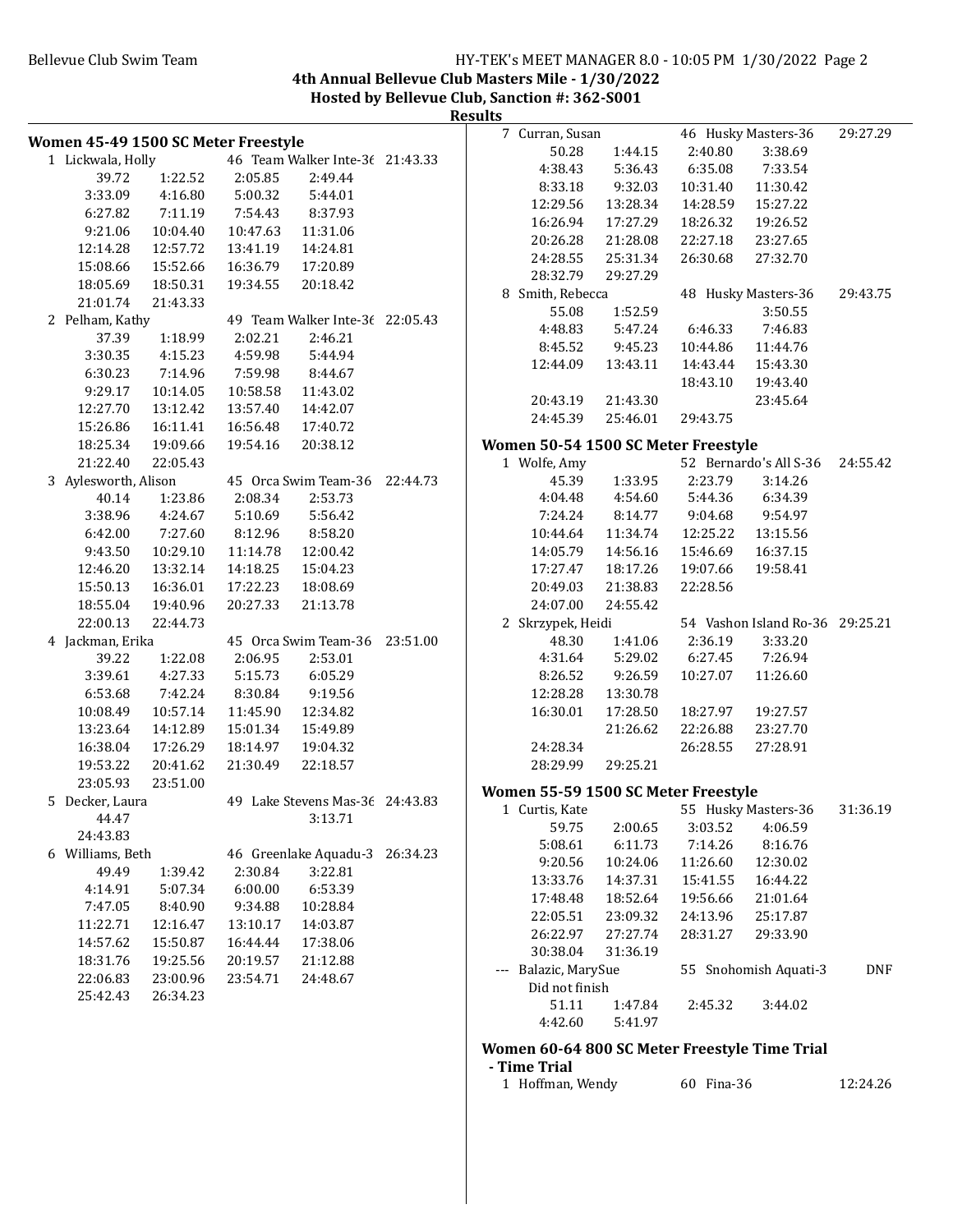# Bellevue Club Swim Team **HY-TEK's MEET MANAGER 8.0 - 10:05 PM** 1/30/2022 Page 3

**4th Annual Bellevue Club Masters Mile - 1/30/2022 Hosted by Bellevue Club, Sanction #: 362-S001**

**Results**

| Women 60-64 1500 SC Meter Freestyle           |                             |                                                                                                                   |                               |          |  |  |  |  |
|-----------------------------------------------|-----------------------------|-------------------------------------------------------------------------------------------------------------------|-------------------------------|----------|--|--|--|--|
| 1 Hoffman, Wendy                              |                             | 60 Fina-36                                                                                                        |                               | 23:28.31 |  |  |  |  |
|                                               | 42.45 1:27.92               | 2:14.87                                                                                                           | 3:01.52                       |          |  |  |  |  |
|                                               |                             | 3:48.53 4:34.29 5:20.47 6:07.53                                                                                   |                               |          |  |  |  |  |
|                                               |                             | 6:54.44 7:41.71 8:28.80 9:15.61                                                                                   |                               |          |  |  |  |  |
|                                               |                             | 10:02.30  10:49.50  11:36.78  12:24.26                                                                            |                               |          |  |  |  |  |
|                                               |                             | 13:11.90  13:59.35  14:46.51                                                                                      | 15:33.14                      |          |  |  |  |  |
|                                               |                             | 16:20.46  17:08.49  17:55.85  18:43.31                                                                            |                               |          |  |  |  |  |
|                                               |                             | 19:31.47  20:19.03  21:06.80                                                                                      | 21:55.17                      |          |  |  |  |  |
|                                               | 22:42.79 23:28.31           |                                                                                                                   |                               |          |  |  |  |  |
|                                               |                             |                                                                                                                   |                               |          |  |  |  |  |
| Women 65-69 800 SC Meter Freestyle Time Trial |                             |                                                                                                                   |                               |          |  |  |  |  |
| - Time Trial                                  |                             |                                                                                                                   | 68 Oregon Masters-37 13:31.22 |          |  |  |  |  |
| 1 Summers, Jeanna                             |                             |                                                                                                                   |                               |          |  |  |  |  |
| Women 65-69 1500 SC Meter Freestyle           |                             |                                                                                                                   |                               |          |  |  |  |  |
| 1 Summers, Jeanna                             |                             |                                                                                                                   | 68 Oregon Masters-37 25:16.64 |          |  |  |  |  |
| 46.35                                         |                             | 1:36.02 2:28.20                                                                                                   | 3:19.08                       |          |  |  |  |  |
|                                               |                             | 4:10.43   5:02.15   5:54.32   6:45.98                                                                             |                               |          |  |  |  |  |
|                                               |                             | 7:37.36 8:27.66 9:18.46 10:08.89                                                                                  |                               |          |  |  |  |  |
|                                               |                             | $10:59.49 \qquad 11:49.96 \qquad 12:40.52 \qquad 13:31.22$                                                        |                               |          |  |  |  |  |
|                                               |                             |                                                                                                                   |                               |          |  |  |  |  |
|                                               |                             |                                                                                                                   |                               |          |  |  |  |  |
|                                               |                             | 14:20.81 15:11.85 16:02.47 16:52.83<br>17:43.50 18:33.95 19:23.68 20:14.33<br>21:04.58 21:55.09 22:46.09 23:36.92 |                               |          |  |  |  |  |
|                                               | 24:27.32 25:16.64           |                                                                                                                   |                               |          |  |  |  |  |
| Women 70-74 1500 SC Meter Freestyle           |                             |                                                                                                                   |                               |          |  |  |  |  |
| 1 Hewitt, Carolyn                             |                             |                                                                                                                   | 70 Orca Swim Team-36 30:57.56 |          |  |  |  |  |
|                                               | 58.44 1:58.27               |                                                                                                                   | 3:00.89 4:02.49               |          |  |  |  |  |
|                                               |                             | 5:04.60 6:05.92 7:08.75 8:11.19                                                                                   |                               |          |  |  |  |  |
|                                               | 9:13.96 10:14.65            |                                                                                                                   | 11:18.07  12:20.31            |          |  |  |  |  |
|                                               |                             | $13:21.80 \qquad 14:23.37 \qquad 15:25.88 \qquad 16:29.25$                                                        |                               |          |  |  |  |  |
|                                               |                             | 17:30.24  18:31.44  19:33.97  20:36.40                                                                            |                               |          |  |  |  |  |
|                                               | 21:39.79 22:40.81           |                                                                                                                   | 23:44.06 24:45.47             |          |  |  |  |  |
|                                               | 25:49.22 26:50.81           |                                                                                                                   | 27:51.72  28:54.81            |          |  |  |  |  |
|                                               | 29:58.21 30:57.56           |                                                                                                                   |                               |          |  |  |  |  |
| 2 Horowitz, Carol                             |                             |                                                                                                                   | 70 Orca Swim Team-36 32:37.43 |          |  |  |  |  |
|                                               | 58.47 2:00.30               |                                                                                                                   | 3:03.96 4:07.34               |          |  |  |  |  |
|                                               | 5:11.51   6:16.52   7:22.61 |                                                                                                                   | 8:28.58                       |          |  |  |  |  |
|                                               | 9:33.51  10:38.73           |                                                                                                                   | 12:50.38                      |          |  |  |  |  |
|                                               | 13:56.71  15:02.33          |                                                                                                                   | 16:08.26 17:13.66             |          |  |  |  |  |
| 18:20.03                                      | 19:26.50                    | 20:32.87                                                                                                          | 21:39.21                      |          |  |  |  |  |
| 22:45.35                                      | 23:51.11                    | 24:57.77                                                                                                          | 26:04.11                      |          |  |  |  |  |
| 27:11.30                                      | 28:17.32                    | 29:23.56                                                                                                          | 30:29.38                      |          |  |  |  |  |
| 32:37.43                                      |                             |                                                                                                                   |                               |          |  |  |  |  |
|                                               |                             |                                                                                                                   |                               |          |  |  |  |  |
| Men 25-29 800 SC Meter Freestyle Time Trial   |                             |                                                                                                                   |                               |          |  |  |  |  |
| - Time Trial                                  |                             |                                                                                                                   |                               |          |  |  |  |  |
| 1 Hutchison, Thomas                           |                             |                                                                                                                   | 27 CG Sports Manage-3         | 9:26.91  |  |  |  |  |
|                                               |                             |                                                                                                                   |                               |          |  |  |  |  |
|                                               |                             |                                                                                                                   |                               |          |  |  |  |  |
|                                               |                             |                                                                                                                   |                               |          |  |  |  |  |

|       | Men 25-29 1500 SC Meter Freestyle           |          |                 |                                |          |
|-------|---------------------------------------------|----------|-----------------|--------------------------------|----------|
|       | 1 Hutchison, Thomas                         |          |                 | 27 CG Sports Manage-3 17:50.43 |          |
|       | 32.01                                       | 1:07.07  | 1:42.42         | 2:18.08                        |          |
|       | 2:53.53                                     | 3:29.05  | 4:04.56         | 4:40.37                        |          |
|       | 5:15.99                                     | 5:51.51  | 6:27.34         | 7:03.10                        |          |
|       | 7:38.98                                     | 8:14.94  | 8:50.85         | 9:26.91                        |          |
|       | 10:02.75                                    | 10:38.44 | 11:14.74        | 11:50.49                       |          |
|       | 12:26.23                                    | 13:02.32 | 13:38.13        | 14:14.30                       |          |
|       | 14:50.27                                    | 15:26.69 | 16:03.00        | 16:39.32                       |          |
|       | 17:15.19                                    | 17:50.43 |                 |                                |          |
| 2     | Healy, Andrew                               |          |                 | 25 Orca Swim Team-36           | 19:09.39 |
|       | 33.24                                       | 1:09.23  | 1:45.89         | 2:23.74                        |          |
|       | 3:02.20                                     | 3:41.13  |                 | 4:19.51 4:58.46                |          |
|       | 5:36.89                                     | 6:15.64  | 6:54.45         | 7:33.42                        |          |
|       | 8:12.44                                     | 8:51.60  | 9:30.41         | 10:09.38                       |          |
|       | 10:48.26                                    | 11:26.72 | 12:05.25        | 12:43.75                       |          |
|       | 13:22.29                                    | 14:01.01 | 14:40.09        | 15:18.95                       |          |
|       | 15:57.54                                    | 16:36.55 | 17:15.11        | 17:54.10                       |          |
|       | 18:31.83                                    | 19:09.39 |                 |                                |          |
|       | Men 30-34 1500 SC Meter Freestyle           |          |                 |                                |          |
| 1     | Hao, Yawei                                  |          |                 | 32 Husky Masters-36            | 19:25.02 |
|       | 33.34                                       | 1:10.16  | 1:47.25         | 2:24.35                        |          |
|       | 3:01.96                                     | 3:39.63  | 4:18.40         | 4:56.92                        |          |
|       | 5:35.52                                     | 6:14.37  | 6:53.26 7:32.61 |                                |          |
|       | 8:12.21                                     | 8:53.96  |                 | 9:32.76 10:11.92               |          |
|       | 10:51.30                                    | 11:30.77 | 12:10.63        | 12:51.02                       |          |
|       | 14:09.99                                    |          | 14:49.48        | 15:29.26                       |          |
|       | 16:10.37                                    | 16:49.54 |                 | 18:08.23                       |          |
|       | 18:47.10                                    | 19:25.02 |                 |                                |          |
| 2     | Li, Ran                                     |          |                 | 34 Snohomish Aquati-3 24:02.97 |          |
|       | 36.41                                       | 1:17.00  | 2:00.67         | 2:46.36                        |          |
|       | 3:32.83                                     | 4:18.58  | 5:06.09         | 5:54.23                        |          |
|       | 6:43.34                                     | 7:31.65  | 8:20.32         | 9:09.24                        |          |
|       | 9:59.30                                     | 10:49.35 | 11:39.96        | 12:30.74                       |          |
|       | 13:21.51                                    | 14:11.34 | 15:00.60        | 15:50.84                       |          |
|       | 16:40.22                                    | 17:30.19 | 18:20.04        | 19:10.35                       |          |
|       | 20:00.61                                    | 20:50.11 | 21:37.70        | 22:26.65                       |          |
|       | 23:15.35                                    | 24:02.97 |                 |                                |          |
|       |                                             |          |                 |                                |          |
|       | Men 35-39 800 SC Meter Freestyle Time Trial |          |                 |                                |          |
|       | - Time Trial                                |          |                 |                                |          |
| $1\,$ | Switaj, Eddie                               |          |                 | 38 CG Sports Manage-3          | 9:25.81  |
|       | Men 35-39 1500 SC Meter Freestyle           |          |                 |                                |          |
|       | 1 Switaj, Eddie                             |          |                 | 38 CG Sports Manage-3          | 17:42.82 |
|       | 31.71                                       | 1:06.88  | 1:42.06         | 2:17.82                        |          |
|       | 2:52.98                                     | 3:28.36  | 4:03.94         | 4:39.45                        |          |
|       | 5:15.25                                     | 5:50.84  | 6:26.55         | 7:02.30                        |          |
|       | 7:38.34                                     | 8:14.25  | 8:50.05         | 9:25.81                        |          |
|       | 10:01.42                                    | 10:37.02 | 11:12.83        | 11:48.49                       |          |
|       | 12:23.89                                    | 12:59.57 | 13:35.26        | 14:10.97                       |          |
|       | 14:46.61                                    | 15:22.42 | 15:58.25        | 16:34.13                       |          |
|       | 17:09.26                                    | 17:42.82 |                 |                                |          |
|       |                                             |          |                 |                                |          |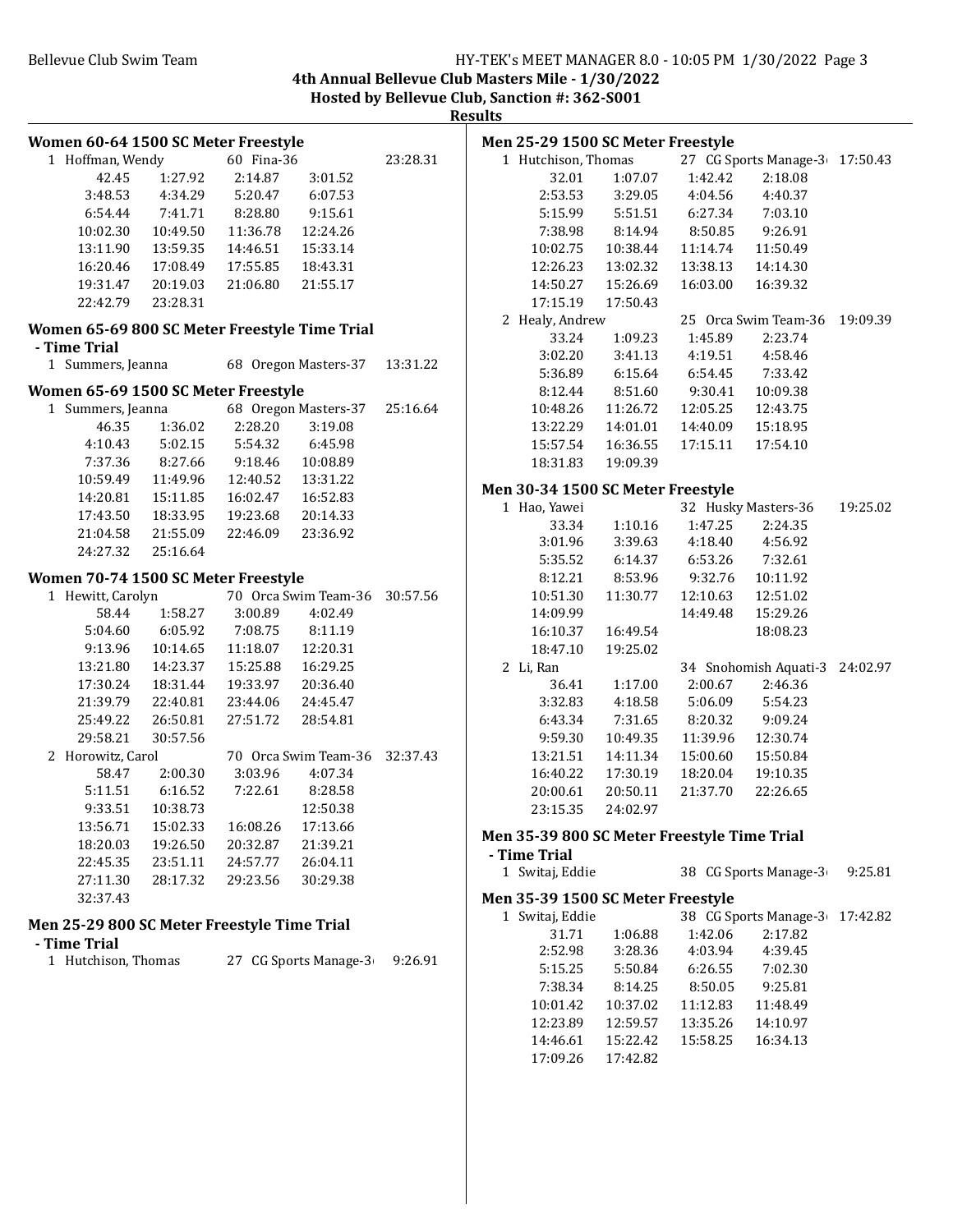**4th Annual Bellevue Club Masters Mile - 1/30/2022 Hosted by Bellevue Club, Sanction #: 362-S001**

**Results**

|                     | (Men 35-39 1500 SC Meter Freestyle) |          |            |                                 |            | Men 50-54 400 SC Meter Freestyle Time Trial |          |          |                                 |          |
|---------------------|-------------------------------------|----------|------------|---------------------------------|------------|---------------------------------------------|----------|----------|---------------------------------|----------|
|                     | 2 Simpson, Kevin                    |          | 38 UC36    |                                 | 21:58.30   |                                             |          |          |                                 |          |
|                     | 36.33                               | 1:16.92  | 1:58.89    | 2:42.00                         |            | - Time Trial                                |          |          |                                 |          |
|                     | 3:24.67                             | 4:08.30  | 4:51.83    | 5:36.23                         |            | 1 Tujo, Christian                           |          |          | 51 Oregon Masters-37            | 5:21.69  |
|                     | 6:20.47                             | 7:04.90  | 7:49.21    | 8:33.76                         |            | Men 50-54 800 SC Meter Freestyle Time Trial |          |          |                                 |          |
|                     | 9:19.03                             | 10:03.75 | 10:48.81   | 11:33.28                        |            | - Time Trial                                |          |          |                                 |          |
|                     | 12:17.64                            | 13:02.89 | 13:48.65   | 14:33.67                        |            | 1 Tujo, Christian                           |          |          | 51 Oregon Masters-37            | 10:58.36 |
|                     | 15:18.45                            | 16:03.10 | 16:48.20   | 17:32.61                        |            | 2 Barnes, Brent                             |          |          | 54 Team Walker Inte-36 14:20.41 |          |
|                     | 18:17.90                            | 19:03.18 | 19:48.58   | 20:33.12                        |            |                                             |          |          |                                 |          |
|                     | 21:17.56                            | 21:58.30 |            |                                 |            | Men 50-54 1500 SC Meter Freestyle           |          |          |                                 |          |
|                     |                                     |          |            |                                 |            | 1 Tujo, Christian                           |          |          | 51 Oregon Masters-37            | 20:54.05 |
|                     | Men 40-44 1500 SC Meter Freestyle   |          |            |                                 |            | 35.69                                       | 1:14.69  | 1:55.22  | 2:35.92                         |          |
|                     | 1 Jung, Robert                      |          | 43 UC36    |                                 | 18:24.42   | 3:17.53                                     | 3:59.03  | 4:40.18  | 5:21.69                         |          |
|                     | 34.64                               | 1:12.63  | 1:49.92    | 2:27.36                         |            | 6:03.91                                     | 6:46.13  | 7:28.17  | 8:10.31                         |          |
|                     | 3:05.39                             | 3:43.09  | 4:20.35    | 4:57.60                         |            | 8:52.23                                     | 9:34.68  | 10:16.91 | 10:58.36                        |          |
|                     | 5:34.49                             | 6:11.32  | 6:47.78    | 7:25.01                         |            | 11:40.47                                    | 12:23.75 | 13:06.80 | 13:50.01                        |          |
|                     | 8:02.15                             | 8:39.17  | 9:15.99    | 9:53.61                         |            | 14:32.52                                    | 15:15.15 | 15:58.09 | 16:40.79                        |          |
|                     | 10:30.71                            | 11:08.32 | 11:44.93   | 12:22.23                        |            | 17:23.61                                    | 18:06.49 | 18:49.45 | 19:31.99                        |          |
|                     | 12:58.03                            | 13:34.58 | 14:10.35   | 14:47.22                        |            | 20:14.26                                    | 20:54.05 |          |                                 |          |
|                     | 15:24.11                            | 16:00.93 | 16:37.40   | 17:13.56                        |            | 2 D'Alessandro, Gianluca                    |          | 53 UC36  |                                 | 24:25.60 |
|                     | 17:49.47                            | 18:24.42 |            |                                 |            | 40.28                                       | 1:23.59  | 2:08.97  | 2:55.36                         |          |
|                     | 2 Farrell, Andrew                   |          | 44 Fina-36 |                                 | 19:23.47   | 3:43.53                                     | 4:32.52  | 5:21.61  | 6:10.58                         |          |
|                     | 32.38                               | 1:08.52  | 1:45.59    | 2:23.17                         |            | 7:00.20                                     | 7:49.03  | 8:38.54  | 9:27.85                         |          |
|                     | 3:01.15                             | 3:39.44  | 4:18.23    | 4:57.29                         |            | 10:17.53                                    | 11:07.93 | 11:57.19 | 12:46.89                        |          |
|                     | 5:36.42                             | 6:15.39  | 6:54.60    | 7:33.86                         |            | 13:37.05                                    | 14:26.55 | 15:16.41 | 16:06.64                        |          |
|                     | 8:13.23                             | 8:52.53  | 9:32.16    | 10:12.27                        |            | 16:56.27                                    | 17:45.90 | 18:36.21 | 19:26.52                        |          |
|                     | 10:51.11                            | 11:29.94 | 12:10.02   | 12:50.12                        |            | 20:16.96                                    | 21:07.09 | 21:58.73 | 22:49.10                        |          |
|                     | 13:30.24                            | 14:10.07 | 14:49.62   | 15:29.63                        |            | 23:38.05                                    | 24:25.60 |          |                                 |          |
|                     | 16:09.53                            | 16:49.18 | 17:28.13   | 18:06.96                        |            | 3 Barnes, Brent                             |          |          | 54 Team Walker Inte-36 27:15.01 |          |
|                     | 18:46.00                            | 19:23.47 |            |                                 |            | 46.72                                       | 1:34.98  | 2:27.02  | 3:19.41                         |          |
|                     |                                     |          |            |                                 |            | 4:12.60                                     | 5:05.84  | 6:00.76  | 6:57.27                         |          |
|                     | Men 45-49 1500 SC Meter Freestyle   |          |            |                                 |            | 7:52.55                                     | 8:48.27  | 9:43.94  | 10:39.27                        |          |
|                     | 1 Yamamoto, Jin                     |          |            | 48 Lake Washington-36 21:06.07  |            | 11:34.13                                    | 12:29.39 | 13:25.95 | 14:20.41                        |          |
|                     | 37.86                               | 1:19.66  | 2:01.64    | 2:44.13                         |            | 15:16.52                                    | 16:13.48 | 17:08.90 | 18:04.70                        |          |
|                     | 3:26.85                             | 4:09.49  | 4:52.14    | 5:34.51                         |            | 19:00.61                                    | 19:56.08 | 20:50.49 | 21:45.21                        |          |
|                     | 6:16.96                             | 6:59.56  | 7:42.46    | 8:24.89                         |            | 22:42.21                                    | 23:38.15 | 24:33.46 | 25:27.61                        |          |
|                     | 9:07.21                             | 9:49.86  | 10:32.38   | 11:14.67                        |            | 26:22.24                                    | 27:15.01 |          |                                 |          |
|                     | 11:56.90                            | 12:39.07 | 13:21.51   | 14:04.18                        |            |                                             |          |          |                                 |          |
|                     | 14:46.81                            | 15:29.48 | 16:11.98   | 16:54.02                        |            | Men 55-59 400 SC Meter Freestyle Time Trial |          |          |                                 |          |
|                     | 17:36.39                            | 18:18.43 | 19:00.86   | 19:42.91                        |            | - Time Trial                                |          |          |                                 |          |
|                     | 20:24.93                            | 21:06.07 |            |                                 |            | 1 Sullivan, Scot                            |          |          | 56 Oregon Masters-37            | 4:59.83  |
|                     | 2 Elliott, Thomas                   |          |            | 46 Team Walker Inte-36 23:14.14 |            | Men 55-59 800 SC Meter Freestyle Time Trial |          |          |                                 |          |
|                     | 37.02                               | 1:18.64  | 2:02.29    | 2:46.97                         |            | - Time Trial                                |          |          |                                 |          |
|                     | 3:32.68                             | 4:18.13  | 5:04.12    | 5:50.22                         |            | 1 Sullivan, Scot                            |          |          | 56 Oregon Masters-37            | 10:02.44 |
|                     | 6:37.46                             | 7:24.72  | 8:11.74    | 8:58.64                         |            |                                             |          |          |                                 |          |
|                     | 9:46.24                             | 10:33.78 | 11:21.22   | 12:08.37                        |            | Men 55-59 1500 SC Meter Freestyle           |          |          |                                 |          |
|                     | 12:56.34                            | 13:43.80 | 14:30.55   | 15:18.05                        |            | 1 Sullivan, Scot                            |          |          | 56 Oregon Masters-37            | 18:57.71 |
|                     | 16:05.82                            | 16:53.28 | 17:40.87   | 18:29.78                        |            | 34.87                                       | 1:12.32  | 1:50.25  | 2:28.46                         |          |
|                     | 19:17.38                            | 20:04.86 | 20:52.52   | 21:41.15                        |            | 3:06.57                                     | 3:44.72  | 4:22.17  | 4:59.83                         |          |
|                     | 22:29.59                            | 23:14.14 |            |                                 |            | 5:37.45                                     | 6:15.19  | 6:53.12  | 7:30.96                         |          |
| $\qquad \qquad - -$ | Adams, James                        |          |            | 45 Oregon Masters-37            | <b>DNF</b> | 8:08.67                                     | 8:46.33  | 9:24.51  | 10:02.44                        |          |
|                     | Did not finish                      |          |            |                                 |            | 10:40.39                                    | 11:18.46 | 11:56.73 | 12:34.62                        |          |
|                     | 32.62                               | 1:09.19  | 1:46.08    | 2:23.12                         |            | 13:12.74                                    | 13:50.97 | 14:29.75 | 15:08.41                        |          |
|                     | 3:00.60                             | 3:38.25  | 4:15.91    | 4:53.80                         |            | 15:47.42                                    | 16:25.84 | 17:04.24 | 17:42.09                        |          |
|                     | 5:31.79                             | 6:10.37  | 6:49.72    | 7:51.99                         |            | 18:20.44                                    | 18:57.71 |          |                                 |          |
|                     |                                     |          |            |                                 |            |                                             |          |          |                                 |          |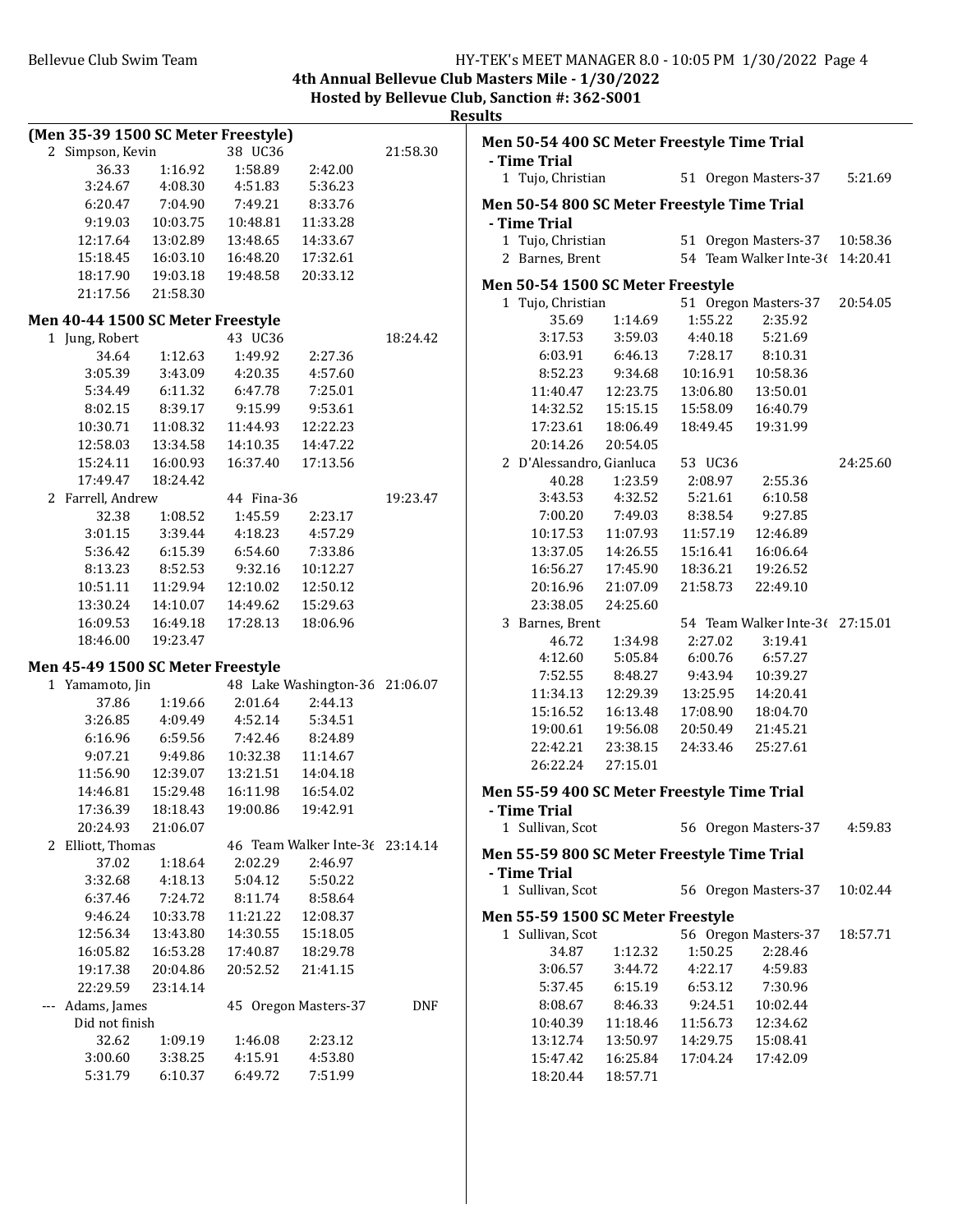### Bellevue Club Swim Team Team Franch Club Swim Team Franch Club Swim Team Franch Club Swim Team Franch Club Swim

**4th Annual Bellevue Club Masters Mile - 1/30/2022 Hosted by Bellevue Club, Sanction #: 362-S001**

| Results |  |
|---------|--|
|         |  |

| (Men 55-59 1500 SC Meter Freestyle) |          |          |                                 |          |                   | Men 65-69 1500 SC Meter Freestyle |                                             |                                 |          |
|-------------------------------------|----------|----------|---------------------------------|----------|-------------------|-----------------------------------|---------------------------------------------|---------------------------------|----------|
| 2 McCarty, David                    |          |          | 58 Lake Washington-36 20:16.40  |          | 1 Piette, Jeffrey |                                   |                                             | 67 Oregon Masters-37            | 21:51.29 |
| 36.23                               | 1:17.06  | 1:58.45  | 2:40.00                         |          | 40.78             | 1:24.11                           | 2:08.45                                     | 2:52.42                         |          |
| 3:21.34                             | 4:02.82  | 4:44.19  | 5:25.74                         |          | 3:36.82           | 4:21.70                           | 5:06.02                                     | 5:50.24                         |          |
| 6:07.24                             | 6:48.55  | 7:29.66  | 8:10.69                         |          | 6:35.04           | 7:19.10                           | 8:03.61                                     | 8:47.67                         |          |
| 8:51.71                             | 9:32.89  | 10:13.80 | 10:54.84                        |          | 9:31.93           | 10:16.04                          | 11:00.18                                    | 11:44.58                        |          |
| 11:35.71                            | 12:16.76 | 12:57.56 | 13:38.42                        |          | 12:28.45          | 13:11.89                          | 13:55.67                                    | 14:39.38                        |          |
| 14:18.92                            | 14:59.38 | 15:40.00 | 16:20.74                        |          | 15:22.21          | 16:06.15                          | 16:49.21                                    | 17:32.60                        |          |
| 17:01.21                            | 17:41.36 | 18:21.30 | 19:00.89                        |          |                   | 18:59.98                          |                                             |                                 |          |
| 19:39.88                            | 20:16.40 |          |                                 |          | 18:16.21          |                                   | 19:43.96                                    | 20:27.40                        |          |
| 3 Chastain, Michael                 |          |          | 57 Lake Washington-36 22:28.07  |          | 21:10.59          | 21:51.29                          |                                             |                                 |          |
| 43.91                               | 1:28.93  | 2:14.20  | 2:58.82                         |          | 2 Underbrink, Dan |                                   |                                             | 66 Team Walker Inte-36 24:58.57 |          |
| 3:43.62                             | 4:28.13  | 5:13.05  | 5:57.48                         |          | 41.09             | 1:28.50                           | 2:17.58                                     | 3:06.86                         |          |
| 6:41.88                             | 7:27.07  | 8:11.51  | 8:55.92                         |          | 3:57.89           | 4:47.98                           | 5:37.37                                     | 6:28.15                         |          |
| 9:40.48                             | 10:25.53 | 11:10.66 | 11:55.32                        |          | 7:18.46           | 8:08.88                           | 8:58.72                                     | 9:50.96                         |          |
| 12:40.12                            | 13:25.59 | 14:10.95 | 14:55.81                        |          | 10:41.83          | 11:31.41                          | 12:21.60                                    | 13:13.05                        |          |
| 15:42.04                            | 16:27.36 | 17:12.89 | 17:58.59                        |          | 14:04.58          | 14:55.53                          | 15:47.19                                    | 16:38.40                        |          |
| 18:44.51                            | 19:29.92 | 20:15.45 | 21:01.06                        |          | 17:28.98          | 18:20.28                          | 19:12.42                                    | 20:02.12                        |          |
| 21:44.69                            | 22:28.07 |          |                                 |          | 20:52.63          | 21:43.21                          | 22:34.89                                    | 23:24.44                        |          |
| 4 Yarkin, Joe                       |          |          | 56 Vashon Island Ro-36 28:22.24 |          | 24:12.93          | 24:58.57                          |                                             |                                 |          |
| 50.11                               | 1:46.76  | 2:41.68  | 3:36.84                         |          |                   |                                   | Men 70-74 200 SC Meter Freestyle Time Trial |                                 |          |
| 4:33.46                             | 5:29.00  | 6:26.87  | 7:25.74                         |          | - Time Trial      |                                   |                                             |                                 |          |
| 8:23.26                             | 9:19.57  | 10:16.72 | 11:15.99                        |          | 1 Colella, Rick   |                                   |                                             | 71 Lake Washington-36           | 2:21.17  |
| 12:13.47                            | 13:11.33 | 14:10.30 | 15:07.73                        |          | 2 Kirkland, Dan   |                                   |                                             | 74 Oregon Masters-37            | 2:36.68  |
| 16:06.43                            | 17:04.24 | 18:02.10 | 18:59.35                        |          |                   |                                   |                                             |                                 |          |
|                                     |          |          |                                 |          |                   |                                   | Men 70-74 400 SC Meter Freestyle Time Trial |                                 |          |
| 19:57.62                            | 20:52.20 | 21:50.20 | 22:47.73                        |          | - Time Trial      |                                   |                                             |                                 |          |
| 23:44.04                            | 24:41.59 | 25:38.56 | 26:35.62                        |          | 1 Colella, Rick   |                                   |                                             | 71 Lake Washington-36           | 4:46.78  |
| 27:31.86                            | 28:22.24 |          |                                 |          | 2 Kirkland, Dan   |                                   |                                             | 74 Oregon Masters-37            | 5:16.49  |
| 5 Perkins, Randy                    |          | 56 UC36  |                                 | 32:12.57 | 3 Watts, David    |                                   |                                             | 70 Wisconsin Master-20          | 6:31.44  |
| 57.02                               | 1:57.14  |          |                                 |          |                   |                                   |                                             |                                 |          |
| 5:03.99                             | 7:09.31  | 8:11.93  |                                 |          |                   |                                   | Men 70-74 800 SC Meter Freestyle Time Trial |                                 |          |
| 9:16.09                             | 10:21.15 | 11:25.51 |                                 |          | - Time Trial      |                                   |                                             |                                 |          |
| 13:35.21                            | 14:42.60 | 15:46.61 | 16:51.15                        |          | 1 Colella, Rick   |                                   |                                             | 71 Lake Washington-36           | 9:36.64  |
|                                     | 19:03.35 | 20:09.00 |                                 |          | 2 Kirkland, Dan   |                                   |                                             | 74 Oregon Masters-37            | 10:41.60 |
| 22:21.40                            | 23:27.74 | 24:35.79 | 25:42.99                        |          | 3 Watts, David    |                                   |                                             | 70 Wisconsin Master-2( 13:25.83 |          |
| 26:46.82                            | 27:52.58 |          |                                 |          |                   | Men 70-74 1500 SC Meter Freestyle |                                             |                                 |          |
| 31:09.57                            | 32:12.57 |          |                                 |          | 1 Colella, Rick   |                                   |                                             | 71 Lake Washington-36 18:29.71  |          |
| Men 60-64 1500 SC Meter Freestyle   |          |          |                                 |          | 32.76             | 1:08.49                           | 1:44.72                                     | 2:21.17                         |          |
| 1 Haynie, Carl                      |          |          | 62 Team Walker Inte-3( 22:28.12 |          | 2:57.52           | 3:34.09                           | 4:10.68                                     | 4:46.78                         |          |
| 38.58                               | 1:21.10  | 2:04.16  | 2:48.37                         |          | 5:23.16           | 5:59.49                           | 6:35.37                                     | 7:11.44                         |          |
| 3:34.19                             | 4:17.75  | 5:02.40  | 5:48.18                         |          | 7:47.66           | 8:23.73                           | 9:00.27                                     | 9:36.64                         |          |
| 6:33.49                             | 7:18.64  | 8:03.22  | 8:48.58                         |          | 10:13.40          | 10:50.34                          | 11:27.34                                    | 12:04.82                        |          |
| 9:34.25                             | 10:20.33 | 11:05.73 | 11:51.77                        |          | 12:41.73          | 13:18.82                          | 13:56.32                                    | 14:34.71                        |          |
| 12:37.74                            | 13:24.11 | 14:10.20 | 14:55.92                        |          | 15:12.97          | 15:52.14                          | 16:32.21                                    | 17:12.12                        |          |
| 15:41.36                            | 16:26.98 | 17:12.53 | 17:58.52                        |          | 17:51.66          | 18:29.71                          |                                             |                                 |          |
| 18:43.93                            | 19:29.83 | 20:15.47 | 21:00.59                        |          | 2 Kirkland, Dan   |                                   |                                             | 74 Oregon Masters-37            | 20:10.85 |
| 21:45.50                            | 22:28.12 |          |                                 |          | 36.69             | 1:16.51                           | 1:56.68                                     | 2:36.68                         |          |
|                                     |          |          |                                 |          |                   |                                   |                                             |                                 |          |
|                                     |          |          |                                 |          | 3:16.57           | 3:56.40                           | 4:36.33                                     | 5:16.49                         |          |
|                                     |          |          |                                 |          | 5:57.02           | 6:37.22                           | 7:17.78                                     | 7:58.28                         |          |
|                                     |          |          |                                 |          | 8:39.14           | 9:20.06                           | 10:01.00                                    | 10:41.60                        |          |
|                                     |          |          |                                 |          | 11:22.15          | 12:02.73                          | 12:43.74                                    | 13:24.64                        |          |
|                                     |          |          |                                 |          | 14:05.46          | 14:46.21                          | 15:26.91                                    | 16:07.61                        |          |
|                                     |          |          |                                 |          | 16:48.24          | 17:28.83                          | 18:09.40                                    | 18:50.16                        |          |
|                                     |          |          |                                 |          | 19:31.01          | 20:10.85                          |                                             |                                 |          |
|                                     |          |          |                                 |          |                   |                                   |                                             |                                 |          |